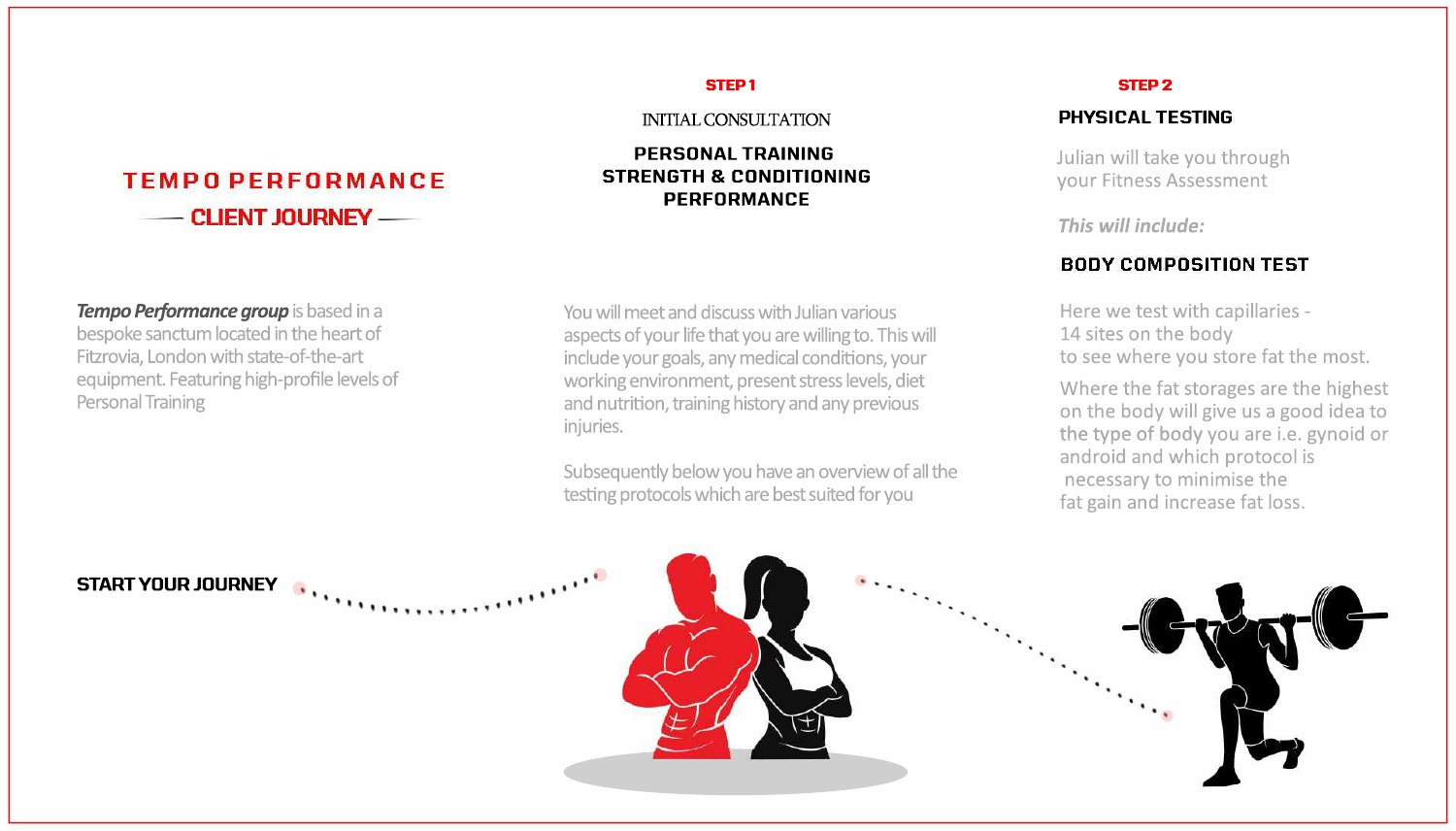### - BODY PROPORTION MEASUREMENTS

## Why?

As different leg to height ratio + Wingspan to height ratio requires different work to obtain mechanical advantage and optimal growth for lagging muscle groups.

## - FULL BODY FLEXIBILITY ASSESSMENT

### Why?

To test if your body is too hypermobile or inflexible. As both can impair progression and increase risk of injury.

### - ASSESSMENT OF MUSCLE + IMBALANCES

## Why?

This is to see if there are any red flags when stimulating a muscle and if there are any imbalances from one side of body to the other i.e. if the scapula muscles can't fire properly it would be dangerous to do heavy Barbell lifting.

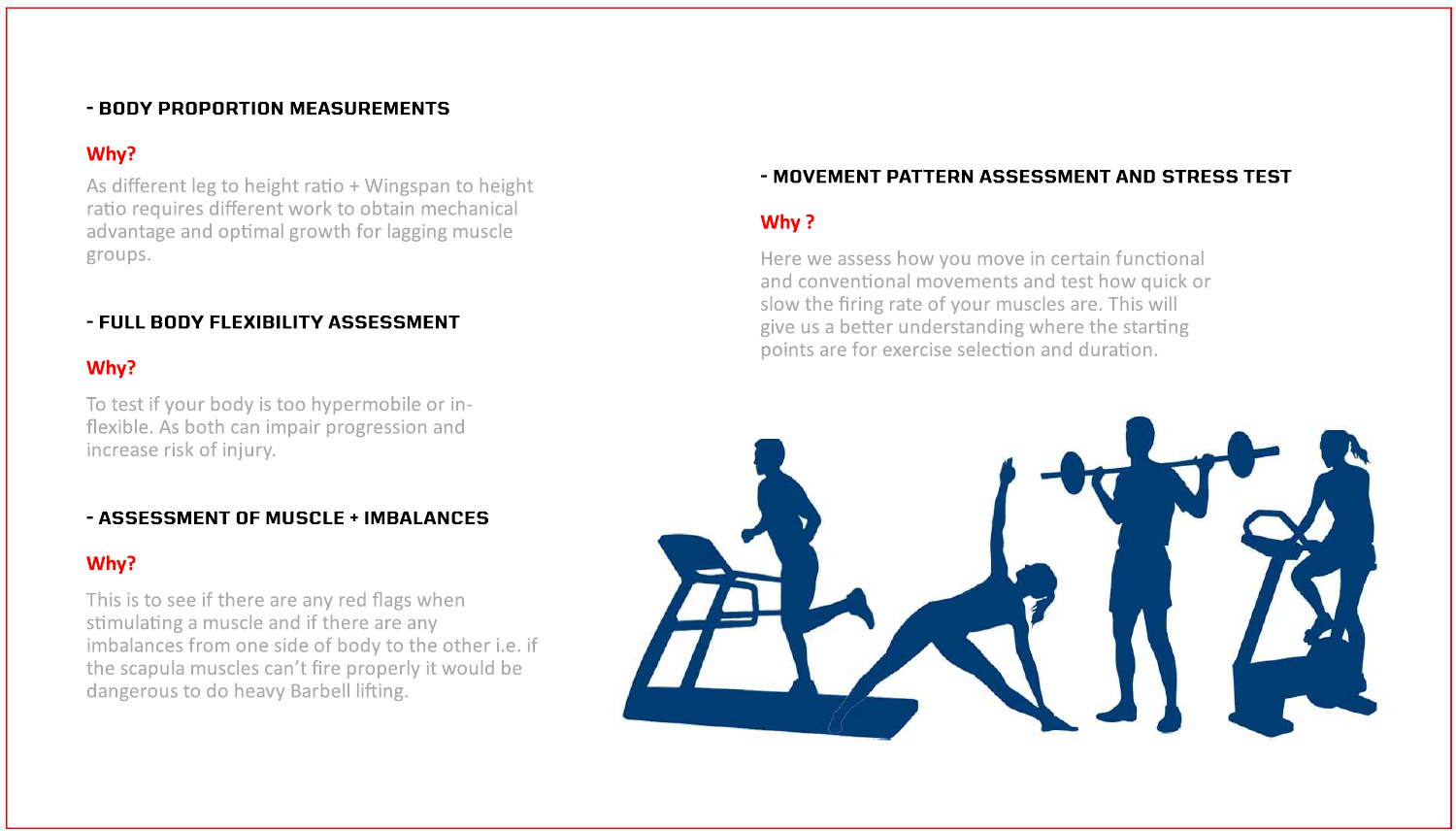#### **PSYCHOLOGICALTESTING** NEUROTRANSMITTER DOMINANCE + PERSONALITY PROFILE TEST

#### **GENETIC TESTING** GENETIC AND BLOOD TESTING +NUTRITIONAUDIT

#### **STRESSTEST**

## **Why?**

This is a comprehensive test which examines the unique codes in your body's DNA for specific genes that will affect your diet, health and fitness. The results will produce an in-depth analysis of:

- Muscle fibre make-up telling us which exercises are best geared towards your goals.

- The way your body interacts with caffeine, lactose, sugar, alcohol and how well you metabolise fat and glucose.

- How is your genetic behaviour of eating foods? i.e. How big is your appetite? how strong is your sensitivity of feeling full? How well does your insulin secretion work + sensitivity?

- How susceptible are you to certain types of injuries?

- What key nutrients are you are more liable to be lacking?



#### **Why?**

This test is very useful in evaluating which type of stress is affecting you the most and where the highest levels of stressors are coming from. In-turn this will determine what frequency and loading parameter you can handle in exercise and which stress relief is suited for your stress response type.

#### **STEP 3 STEP 4**

#### **Why?**

Neurotransmitters has a big impact on a person's personality. We assess each of your Neurotransmitter levels and sensitivity levels which will accurately provide us a guide of your brain chemistry. In-turn this will provide clarity of your dominance Neurotype which will help make the best possible decision for your: Training, Nutrition and Supplementation protocol.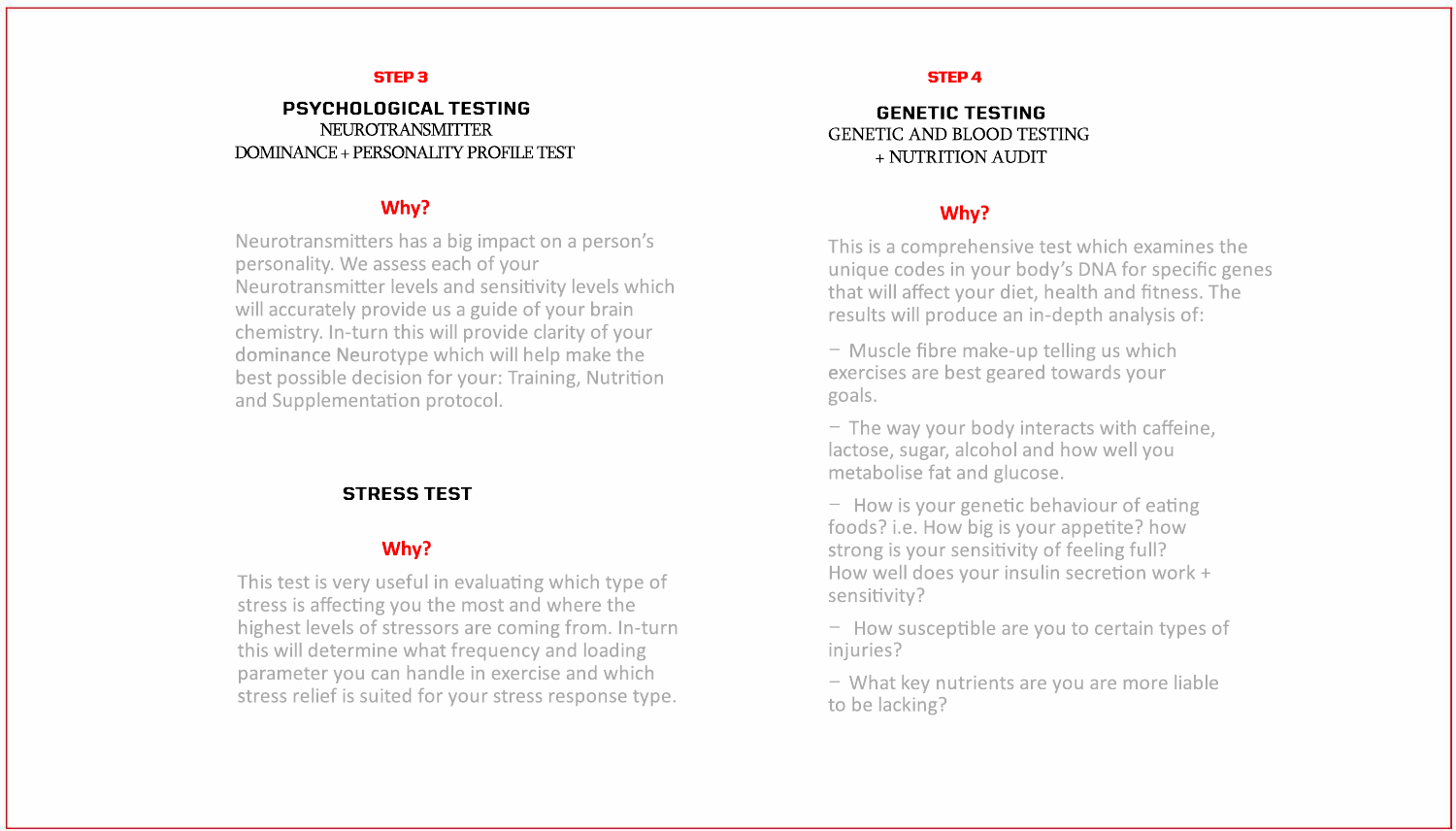#### - GENETIC TESTING AND BLOOD TESTING + NUTRITION AUDIT

### Why?

This is a comprehensive test which examines the unique codes in your body's DNA for specific genes that will affect your diet, health and fitness. The results will produce an in-depth analysis of:

- Muscle fibre make-up telling us which exercises are best geared towards your goals.

- The way your body interacts with caffeine, lactose, sugar, alcohol and how well you metabolise fat and glucose.

- How is your genetic behaviour of eating foods? i.e. How big is your appetite? how strong is your sensitivity of feeling full? How well does your insulin secretion work + sensitivity?

- How susceptible are you to certain types of injuries?

- What key nutrients are you are more liable to be lacking?

#### - BLOOD TESTING 360°

### Why?

This will unlock and finalise any abnormalities in your blood work. Testing includes:

- Thyroid Function (T3 + T4)

- Liver function
- Kidney function
- HDL + LDL Cholesterol
- Glucose metabolism
- Full Blood count + CRP reading
- Testosterone and Oestrogen ratio
- Food intolerances
- Testosterone levels
- Oestrogen levels
- Creatine and LDH (heart function)
- Vitamins and Mineral such as Magnesium, Iron, B complex and much more.

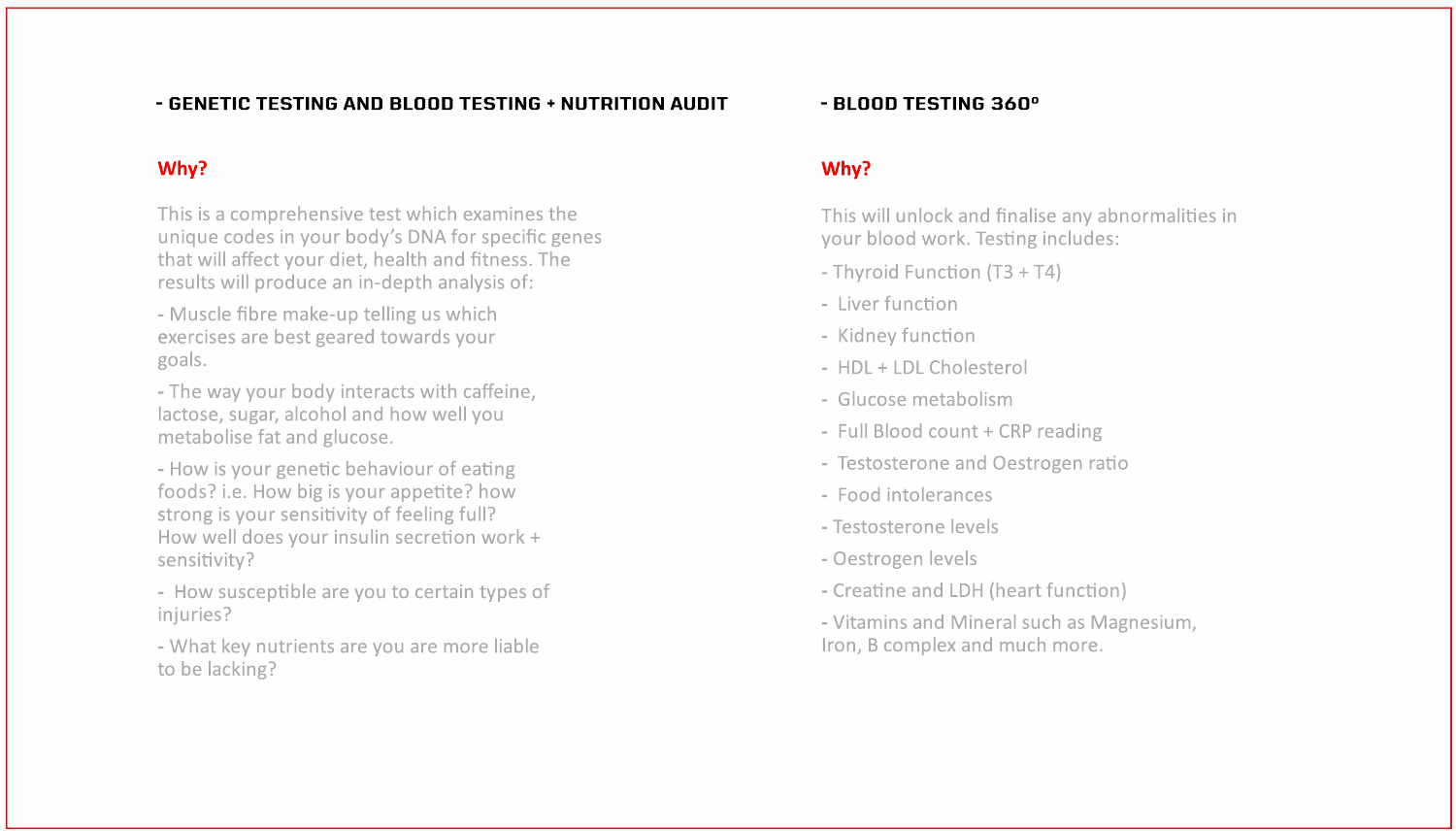### - GENETIC TESTING VS BLOOD TESTING

Genetic testing will show what your potential is i.e.you include genes that show you are lactose intolerant and/or gluten intolerant. The blood test will confirm if you actually are gluten and Lactose intolerant or Genetically modified i.e. results show no intolerants to any foods. meaning your DNA has been genetically modified showing you have developed the correct bacteria in the gut to digest these markers. DNA can be temporarily modified by the environment we are in.

Here you will need to detail what you eat on regular basis for 1 WEEK to help us make positive changes with the dietary habits in the most suitable fashion for yourself.

### - NUTRITION AUDIT

### Why?